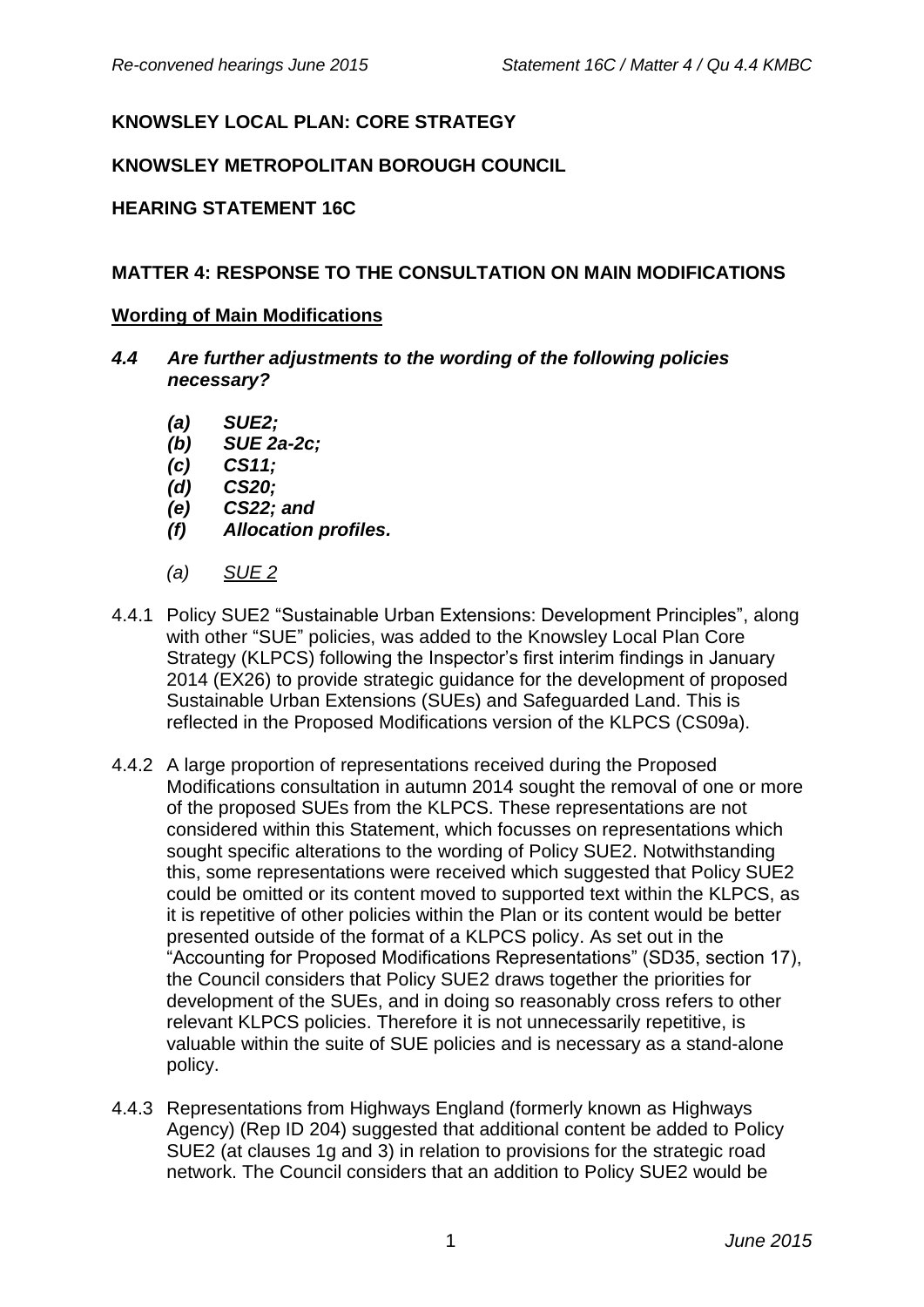unnecessary given that transport issues are already addressed in other provisions of the KLPCS, which would apply to all developments, including those on proposed SUEs, and in relevant parts of Policies SUE2a, SUE2b and SUE2c. Highways England accepts this and has withdrawn its representations on this matter through clause 3.3a) of a Statement of Common Ground (document AD59) published in December 2014.

- 4.4.4 Representations submitted on behalf of one of the owners of land in the proposed South Whiston SUE (Junction Properties Ltd Rep ID 108) object to the statement in Policy SUE2 that a master plan should "accord with" development plan policy "and any associated Supplementary Planning Document (SPD)". The representations claim (incorrectly in the Council's view) that this incorporates an SPD into development plan policy when it has not been subject to the Examination process and therefore that the use of the proposed SPDs could be unlawful, taking account of relevant national planning regulations.
- 4.4.5 The Council has established in its previous evidence (e.g. in its hearing statement CH13A to the July 2014 hearings) that the preparation of SPDs to guide the master planning and development of the SUEs is wholly appropriate. The Inspector's second interim findings (EX34) found the Council's approach to be sound. The Council's Proposed Modifications including for example the requirement for the master planning of the SUEs to accord with development plan policy and *"…any associated Supplementary Planning Document"* reflect the wording of Policy SUE2 as set out in those findings*.*
- 4.4.6 The Council is also aware of the legal limitations on the scope of SPDs which are set by the national regulations and will comply with these. The wording of clause 3 of Policy SUE2 does not imply (as is claimed in the representation) that an SPD will introduce new requirements which are not firmly based within development plan policy; it merely confirms that further details of the requirements will be set out in the SPD. The "requirements" which are referred to here are those which arise from the other KLPCS policies which are mentioned earlier in Policy SUE2, under the headings relating to "general" and "site specific" requirements, and elsewhere in the KLPCS. For these reasons the representation is incorrect in claiming that the wording of Policy SUE2 could be unlawful or that there is a very real risk that any SPD would go beyond its lawful scope. If any SPD did go beyond its lawful scope then the Council is well aware that the SPD would be subject to potential challenge and so will be mindful (as it is in the preparation of all SPDs) to ensure that it is limited to those matters that can be properly dealt with in an SPD. Accordingly the Council does not accept that any modification is necessary to the wording of Policy SUE2.
	- *(b) SUE 2a-2c*
- 4.4.7 Representations from Highways England suggested that additional content be added to Policy SUE2a "Sustainable Urban Extension – Knowsley Lane, Huyton" in relation to provisions for the strategic road network at Junction 2 of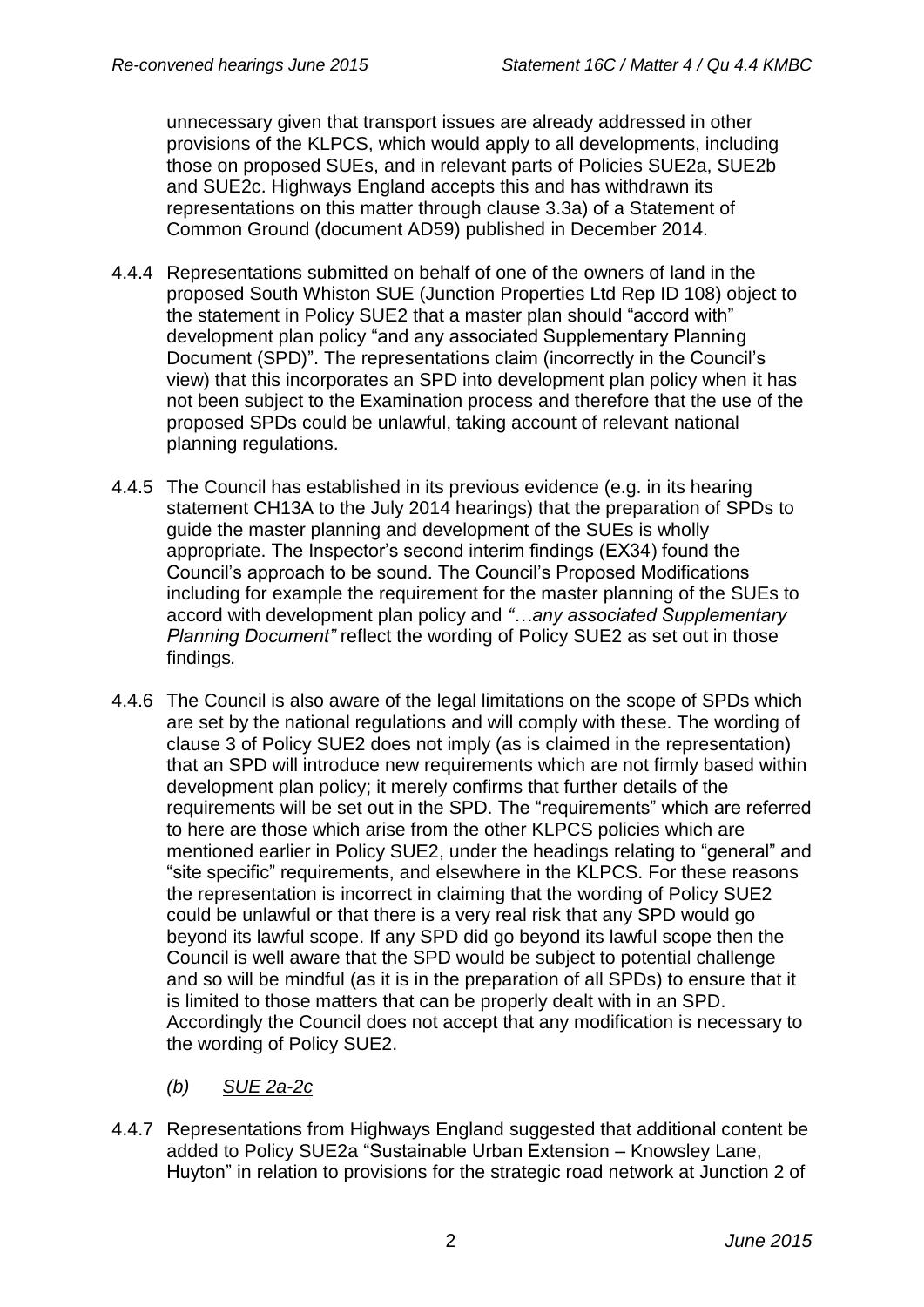the M57. The Agency made similar representations in relation to Policy SUE2b "Sustainable Urban Extension – East of Halewood", and Policy SUE2c "Sustainable Urban Extension – South Whiston and Land South of the M62" with reference to the M57/M62 junction at Tarbock Interchange. The Council considers that these additions would be unnecessary as transport is already considered in general under other provisions of the KLPCS, which would apply to all developments, including those on proposed SUEs, as well as by existing relevant provisions in policies SUE2a-2c. Highways England has withdrawn these representations in the Statement of Common Ground published in December 2014 (AD59).

- 4.4.8 Further representations from members of the public objected specifically to the assessment of Policy SUE2c through the Sustainability Appraisal process, and state that the policy conflicts with some of the Sustainability Appraisal objectives. The wider purpose of these objections is to seek removal of the SUEs, specifically at South Whiston. As set out in the Council's comments on representations received (SD35, section 37), the Council's position is that the Sustainability Appraisal reports (SD32) have been independently and robustly prepared.
	- *(c) CS 11*

1

- 4.4.9 A private landowner (Orbit Investments) (Rep ID 105) requested that Policy CS11 "Principal Regeneration Area – Knowsley Industrial and Business Parks" be further modified to give a more generic location for the proposed service hub in Knowsley Industrial Park, details of which should be defined in a future Local Plan document. It also claims that its site at Academy Business Park could provide a suitable location for such a services hub, and that as a previous application (ref: 11/00055/OUT) for mixed use development at South Boundary Road was refused in 2011, Policy CS11 is not justified or effective.
- 4.4.10 The proposed location of the services hub within the Park has not changed as a result of the Proposed Modifications. The Inspector's Interim Findings (EX26) did not identify any soundness issues with this aspect of the KLPCS. The Council considers it appropriate for the KLPCS to give strategic guidance on the general location of the service hub (rather than defer consideration of this issue to a future Local Plan), particularly as the location specified in Policy CS11 at South Boundary Road is consistent with the findings of "Delivering a New Future for Knowsley Industrial and Business Park: Strategic Framework"  $(EB17)^1$ .
- 4.4.11 The development of the site at South Boundary Road would provide close links to the existing Admin Road local centre as the priority location for shopping and services to meet local needs. The site promoted by the representor is not in a position where its development could strengthen any existing local centre. The refusal of planning permission (ref: 11/00055/OUT) referred to in the representation, which was for mixed use retail and

<sup>&</sup>lt;sup>1</sup> See for example paragraphs 4.3, 4.6, 4.16 and 4.47 to 4.49 of EB17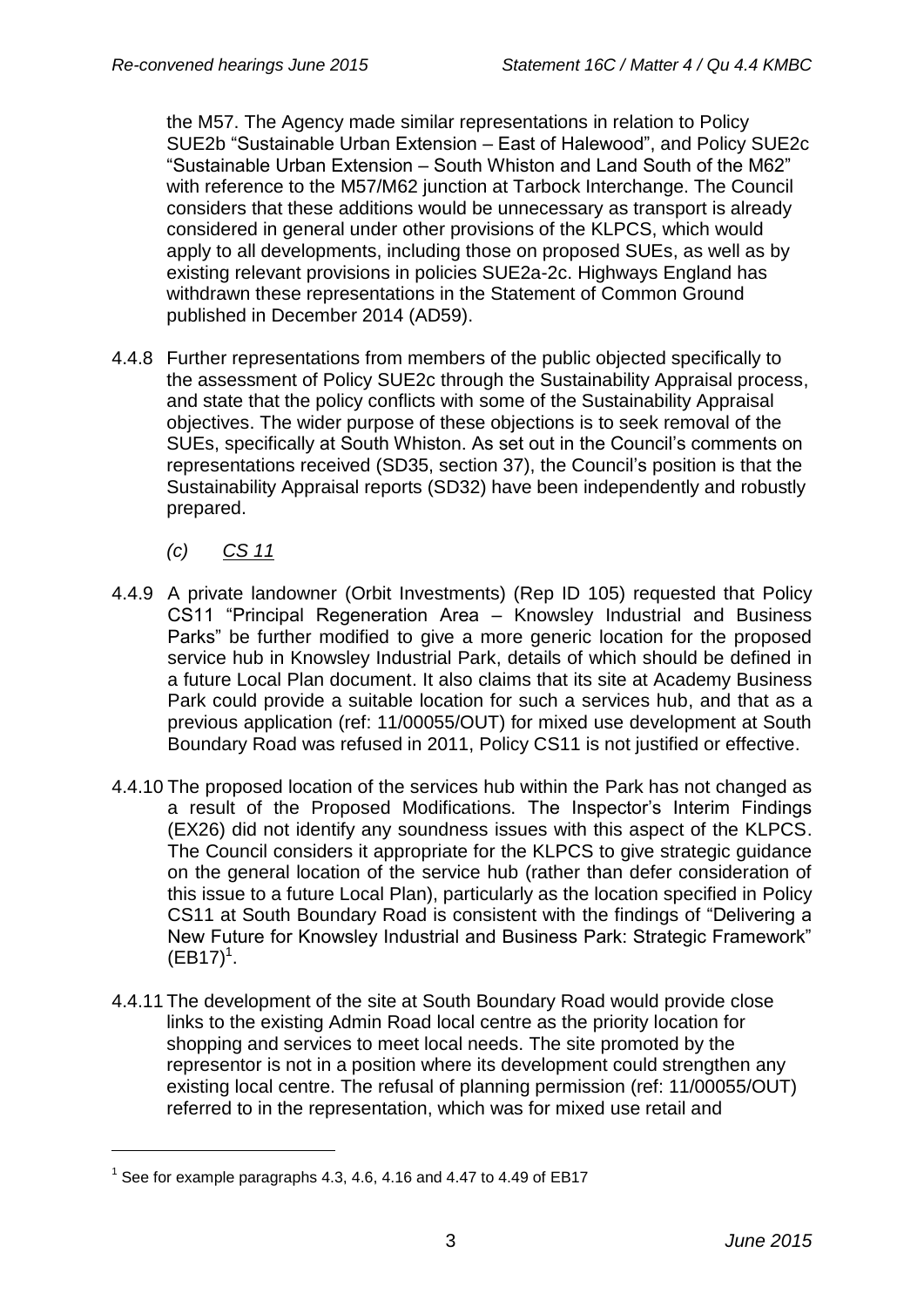employment uses on land to the south of South Boundary does not alter the Council's views on this matter particularly as this proposal pre-dated the Proposed Submission version of the KLPCS.

- *(d) CS 20*
- 4.4.12 English Heritage North West (Rep ID 237) objected to the proposed modifications to Policy CS20 "Managing the Borough's Historic Environment" stating (in summary) that:
	- The revision to clause 1b) removes the need for proposals to have regard to the setting of historic assets;
	- The new clause 1 bA) also fails to require proposals to have regard to setting; and
	- These modifications weaken the protection given to heritage assets and do not comply with the National Planning Policy Framework (paragraph 132) or the 1990 Act which requires 'special regard' to be given to the preservation of the setting of historic assets.
- 4.4.13 The Inspector's Interim Findings (EX26) identified no soundness issues with the Proposed Modifications to Policy CS20, which had already been identified at the earlier stages of the Examination of the KLPCS, and the Council still considers the approach to be sound.
- 4.4.14 Policy CS20 confirms (in clause 1a) that the Council will require preservation of the local distinctiveness and character of historic assets through sensitive design of new development *"…, including appropriate integration with their setting and immediate landscape*". The issue of setting is therefore already appropriately covered by the policy. Clause 1a) will apply to all relevant cases irrespective of whether the proposal causes substantial harm or not i.e. irrespective of whether clauses 1b) or 1Ba) also apply. The policy will not adversely affect the ability of decision makers to satisfy their statutory duties<sup>2</sup> to have special regard to the desirability of preserving Listed Buildings or their settings, and is consistent with paragraph 132 of the Framework. As paragraph 132 of the Framework relates to decision making it will need to be applied in any event to all relevant cases and there is no need to replicate the precise detail of this in the KLPCS.
	- *(e) CS 22*
- 4.4.15Various representations received during the Proposed Modifications consultation objected to the removal of references to sustainable construction standards including the Code for Sustainable Homes and BREEAM from Policy CS22 "Sustainable and Low Carbon Development". These objections were made on various grounds including that the change would not align with the objective of tackling climate change, would increase greenhouse gas emissions, and would mean that new development would place higher

 2 These duties are set out in Sections 16 and 66 of the Planning (Listed Buildings and Conservation Areas) Act 1990.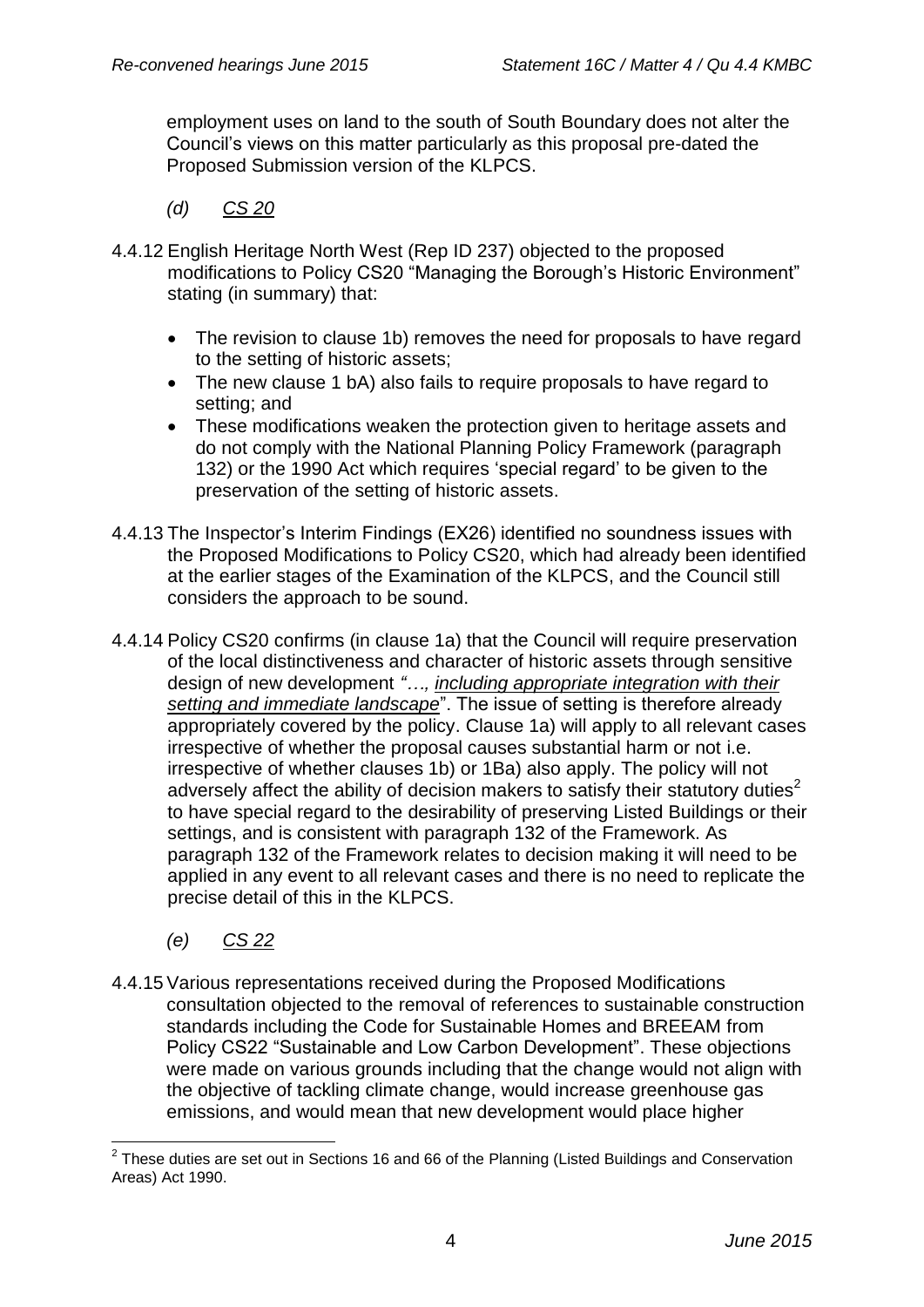demands on energy, water and other resources. Objectors also referred to the Council's "Sustainability Appraisal" (SD32) which noted that the proposed modifications in relation to Policy CS22 would reduce certainty that the policy would have a positive impact on objectives relating to poverty, deprivation and health.

- 4.4.16A further objection suggested that Policy CS22 should include reference to the viability of delivery of sustainable and low carbon development, in order that the delivery of the policy does not make development unviable.
- 4.4.17As stated in the Council's response to the issues raised during consultation, within the "Accounting for Proposed Modifications Representations" (SD35, section 32), the rationale for the proposed modification which removes reference to sustainable construction targets was to ensure that the KLPCS reflects national policy and Building Regulations, in anticipation of imminent changes. The approach also reflected a lack of evidence at a local level to justify construction targets which were more stringent than those to be set at the national minimum level. It is not considered appropriate to add any flexibility on viability grounds into Policy CS22, as meeting the minimum standards prescribed in the Building Regulations will be a statutory requirement.
- 4.4.18 Representors including Orbit Investments (Rep ID 105) and United Utilities (Rep ID 113) supported the Council's approach to modifying Policy CS22. The latter emphasised the importance of the Council's consideration of water efficiency in new development. It is considered that this issue is addressed in existing KLPCS policies, and will be further addressed within the Local Plan: Site Allocations and Development Policies document.
- 4.4.19 The Inspector has confirmed that the Council's approach is sound in his second interim findings (EX34). The Council's statement CH15C explains how the approach within the KLPCS remains sound and legally compliant in the light of the formalisation of the Government's changes, including revised Building Regulations, a written ministerial statement and revisions to the Planning Practice Guidance. It is therefore concluded that there is no requirement to propose any additional modifications to Policy CS22.
	- *(f) Allocation Profiles*
- 4.4.20 The Proposed Modifications version of the KLPCS includes within Appendix E an allocation profile for each of the proposed SUE allocations and Safeguarded Land at Knowsley Village identified in the KLPCS. Each profile names the site in question and identifies its location on an Ordnance Survey base map, and set out key information about the site, including: its size, primary proposed use, notional development capacity and key constraints and opportunities.
- 4.4.21 Representations received during the Proposed Modifications consultation made a general point that the allocation profiles should be based on technical studies for each site, to ensure an evidence based approach. The content of